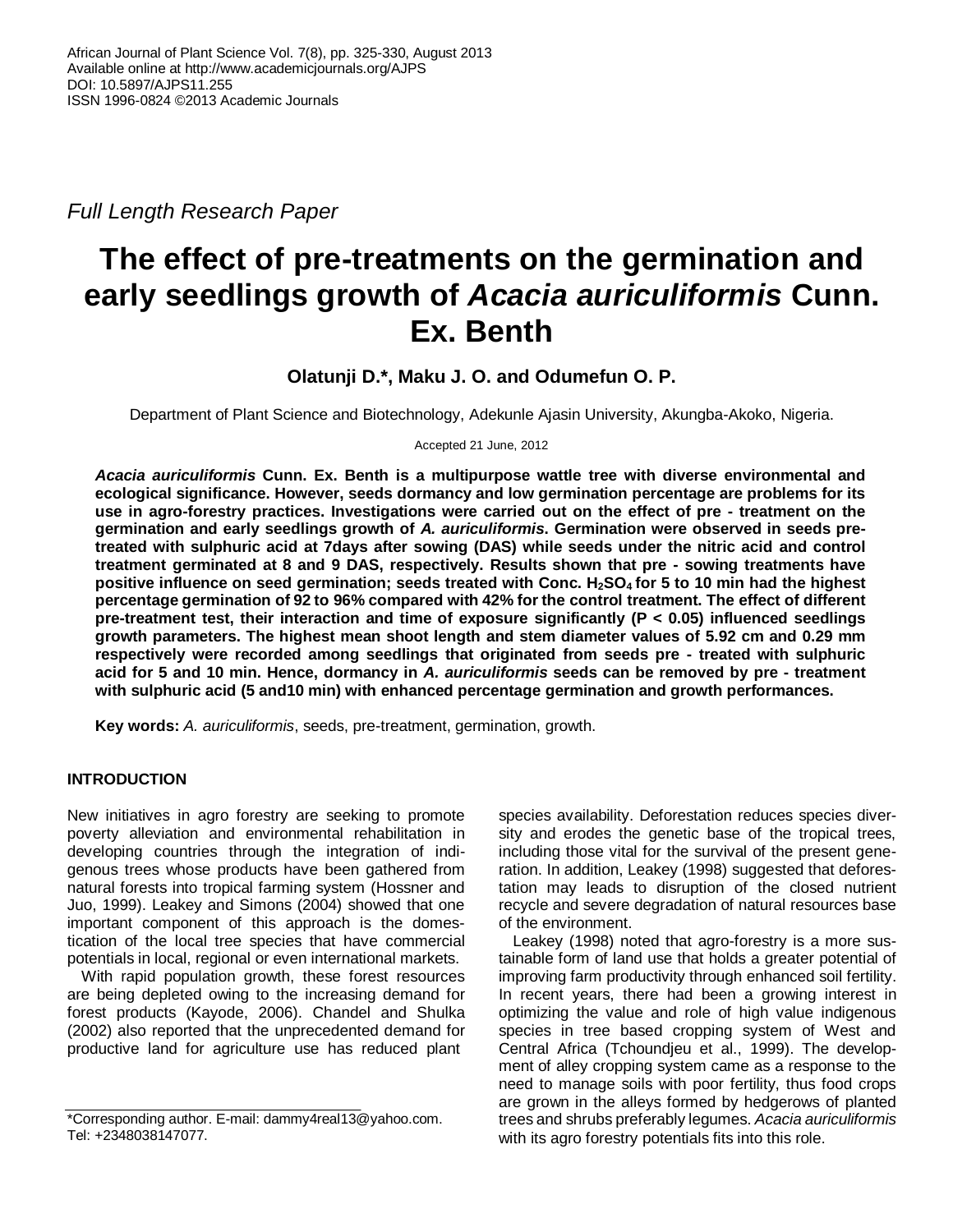*A. auriculiformis* A. Cunn ex. Benth (family - Fabaceae) is a leguminous and multipurpose tree which is found in many tropical zones of Southeast Asia, Africa and Latin America (Das and Alam, 2001; Simons and Leakey, 2004). This plant species grows very fast, with the ability to fix nitrogen, thrive on infertile, acid, alkaline, saline and waterlogged soils (Hossain et al., 1997). Successful use of *A. auriculiformis* in agro-forestry programme in Africa and Bangladesh has been reported owing to its rapid growth, short rotation and ability to thrive on degradable soil (Amin et al., 1995). *A. auriculiformis* is a potential plant for erosion control, water conservation and also a source of biomass for fuel generation (Hossain et al., 2009). Domestication of this species and its subsequent integration into the agro ecosystem requires the mass production of its seedlings. Seed dormancy with its attendant poor, slow and difficult germination hampers agro-forestry and afforestation efforts (Zabala, 1991).

This challenge of seed coat imposed dormancy has also being demonstrated by other members of the *Acacia*  generic name; *Acacia tortilis* (Forsk), *Acacia Seyal* (Del) and *Acacia nilotica* (L) (Msanga, 1998; Albrecht, 1993). However, the principal methods used for breaking of seed dormancy in *Acacia* species has been the use of hot water and mechanical scarification (nicking) (Cervantes et al., 1996; Tadros et al., 2011). Acid scarification is another method of physical scarification which has been found valuable in the breaking of seed dormancy during plantation establishment (Azad et al., 2006a; Gonçalves et al., 2011; Pipinis et al., 2011). In other words, the use of acid scarification and exposure time in breaking seed dormancy in *A. auriculiformis* is poorly documented. Hence, this study is conducted to determine the best pre - sowing treatment and time of exposure that can enhance the percentage germination and seedling growth at nursery stages under agro-forestry programme.

#### **MATERIALS AND METHODS**

#### **Plant materials**

Mature seeds of the multipurpose tropical wattle *A. auriculformis* were collected from Forestry Research Institute of Nigeria (FRIN), Umudike (Lat. 5° 30/ N and Long. 5° 32/ E) Abia State, Nigeria and transported to the department of Plant Science Biotechnology's Laboratory, Adekunle Ajasin University, Akungba (Lat. 7° 28<sup>'</sup> N and Long. 5° 27<sup>'</sup> E) Ondo State, Nigeria.

#### **Seed treatments**

There were 11 treatments; Control (To), hot water for 12 h  $(T_1)$ , Conc. sulphuric acid (H<sub>2</sub>SO<sub>4</sub>) for 2 min (T<sub>2</sub>), Conc. H<sub>2</sub>SO<sub>4</sub> for 5 min  $(T_3)$ , Conc. H<sub>2</sub>SO<sub>4</sub> for 10 min  $(T_4)$ , Conc. nitric acid (HNO<sub>3</sub>) for 2 min  $(T_5)$ , Conc. HNO<sub>3</sub> for 5 min  $(T_6)$ , Conc. HNO<sub>3</sub> for 10 min  $(T_7)$ , Conc. sodium hypochlorite (NaClO) for 2 min  $(T_8)$ , Conc. NaClO for 5 min  $(T<sub>9</sub>)$ . and Conc. NaCIO for 10 min  $(T<sub>10</sub>)$ . Each treatment has one hundred in five seed replicates (5×20), making a total of 1,100 (11×5×20) seeds that was used for the whole treatment combinations. The seeds under chemical scarification and hot water treatments were gently stirred periodically and after the pre treatment

durations, seeds were washed thoroughly under running tap water to remove acid residual and other chemicals. The pre- treated seeds were air- dried for 24 h before sowing. Sterilized river sand was used as the sowing media for the pre-treated seeds. One seed per treatment was sown at a depth of 0.5 1 cm in a small well labelled germination trays and they were watered manually once a day.

#### **Germination percentages estimation**

Germination study was observed for 6 weeks and the number of seeds germinated in each treatment was recorded in every alternate day. Germination was observed in the seeds when the first leaf emerges as well as the radicle. At the end of the germination period, the germination percentage and germination rate (Maguire, 1962) was calculated using the following equations:

 Number of seeds germinated Germination percentage =  $\longrightarrow$ Number of seeds on tray

#### **Growth parameters**

After the completion of the germination experiment, a total of 35 single plant replicates from each of the 11 pre- treatment test were transplanted into poly pots containing top soil. Growth parameters such shoot length, collar diameter and number of leaves were assessed fortnightly after two weeks of transplanting for 4 four months. Total shoot length was measured by using ruler (taken from the apical bud of the plant to the base of the shoot) and stem diameter by using electronic digital caliper (6"/150 mm, accuracy  $\pm$ 0.02 mm, LR44, 2006/66/EC)

#### **Statistical analysis**

The data obtained for seed germination percentage were statistically analysed using the analysis of variance (ANOVA) procedure of SAS 9.2 software package and the means of the shoot length, collar diameter and number of leaves were tested using Duncan Multiple Range Test (DMRT).

#### **RESULTS**

#### **Seed germination**

Germination were observed in seeds pre - treated with sulphuric acid ( 2- 10 min) and NaClO for 10 min at 7 days after sowing (DAS) while seeds under the nitric acid treatment (2 – 10 min) and NaClO for 5 min sprouted at 8 DAS. Seeds treated with NaClO for 2 min were the last batch to germinate at 10 DAS. Percentage germination were highest among seeds treated with sulphuric acid with values of 96, 92 and 79% obtained for seeds under 10, 5 and 2 min respectively. However, the percentage germination of seeds treated with; nitric acid, sodium hypochlorite (2, 5 and 10 min), hot  $H_2$ 0 for 12 h and the Control were below 56 (Figures 1 and 2).

## **Seedlings growth performance**

#### *Shoot length*

The effect of different pre – treatment test and exposure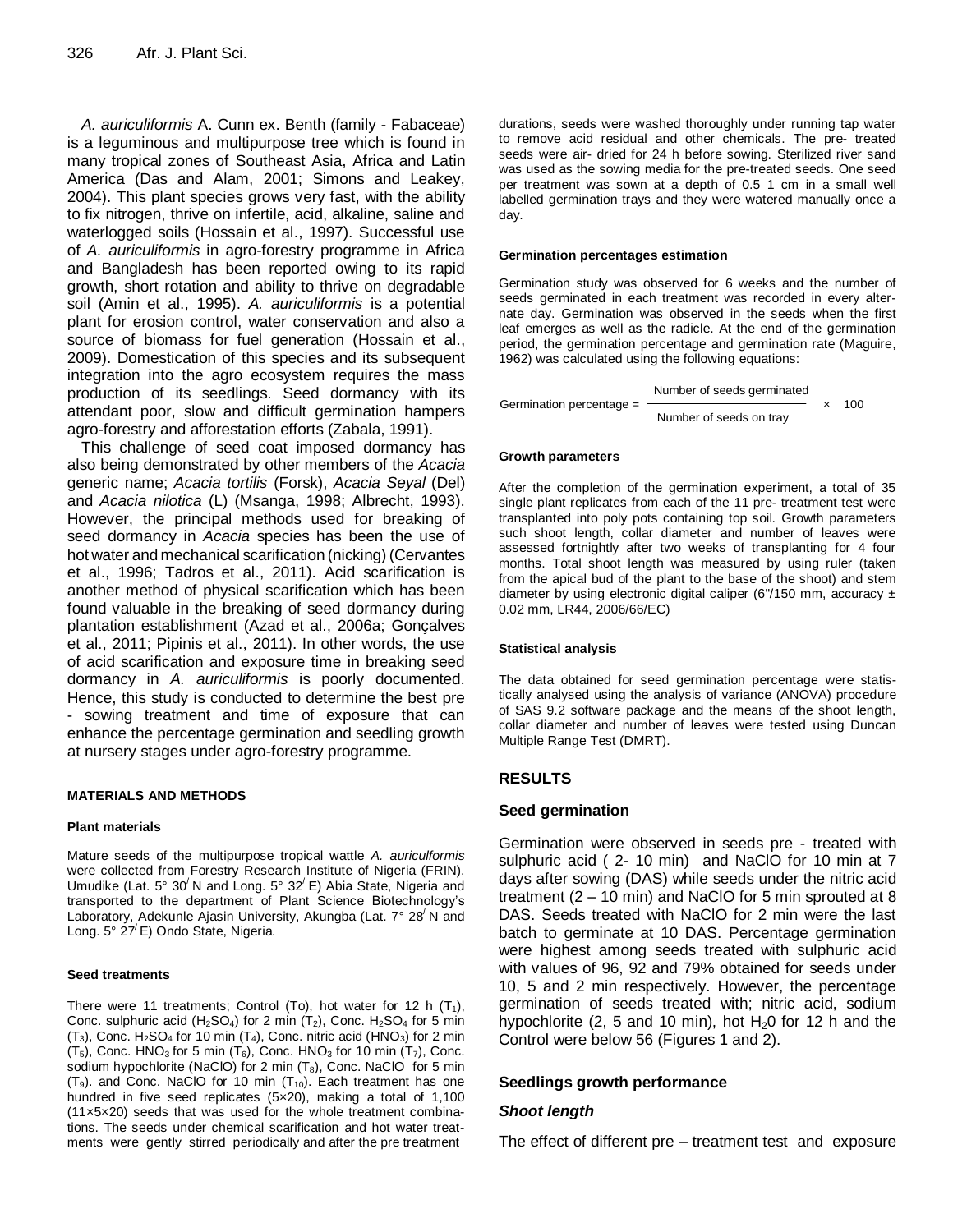

**Figure 1.** Showing the effect of different pre – treatment test on the germination of *A. auriculformis* over a period of twelve (12) days after sowing (DAS). Control (To), hot water for 12 h (T<sub>1</sub>), Conc. sulphuric acid (H<sub>2</sub>SO<sub>4</sub>) for 2 min (T<sub>2</sub>)., Conc. H<sub>2</sub>SO<sub>4</sub> for 5 min.  $(T_3)$ , Conc. H<sub>2</sub>SO<sub>4</sub> for 10 min  $(T_4)$ , Conc. nitric acid (HNO<sub>3</sub>) for 2 min  $(T_5)$ , Conc HNO<sub>3</sub>for 5 min  $(T_6)$ , Conc.HNO<sub>3</sub> for 10 min  $(T_7)$ , Conc. sodium hypochlorite (NaClO) for 2 min  $(T_8)$ , Conc. NaClO for 5 min  $(T_9)$  and Conc. NaClO for 10 min  $(T_{10})$ .



**Figure 2.** Depicting the effect of pre - sowing treatments on the percentage germination of *A. auriculformis* over a period of six (6) weeks Control (To), hot water for 12 hr (T<sub>1</sub>), Conc. sulphuric acid (H<sub>2</sub>SO<sub>4</sub>) for 2 min (T<sub>2</sub>)., Conc. H<sub>2</sub>SO<sub>4</sub> for 5 min.  $(T_3)$ , Conc. H<sub>2</sub>SO<sub>4</sub> for 10 min  $(T_4)$ , Conc. nitric acid (HNO<sub>3</sub>) for 2 min  $(T_5)$ , Conc. HNO<sub>3</sub>for 5 min  $(T_6)$ , Conc. HNO<sub>3</sub> for 10 min  $(T_7)$ , Conc. sodium hypochlorite (NaClO) for 2 min  $(T_8)$ , Conc. NaClO for 5 min  $(T_9)$  and Conc. NaClO for 10 min  $(T_{10})$ .

period significantly ( $P < 0.05$ ) influenced the mean shoot length values of *A. auriculformis* (Table 1)*.* The highest mean length value of 5.92 cm was recorded among seedlings that was produced from seeds treated with sulphuric acid for 5 min, followed by seedlings that originated from seeds under  $H_2SO_4$  for 10 min (5.78 cm), while the lowest mean height value of 4.61 cm were obtained from seedlings that evolved from seeds pre-treatment with sodium hypochlorite for 2 min. The average shoot length values of seedlings that had their seeds soaked in  $H_2SO_4$  for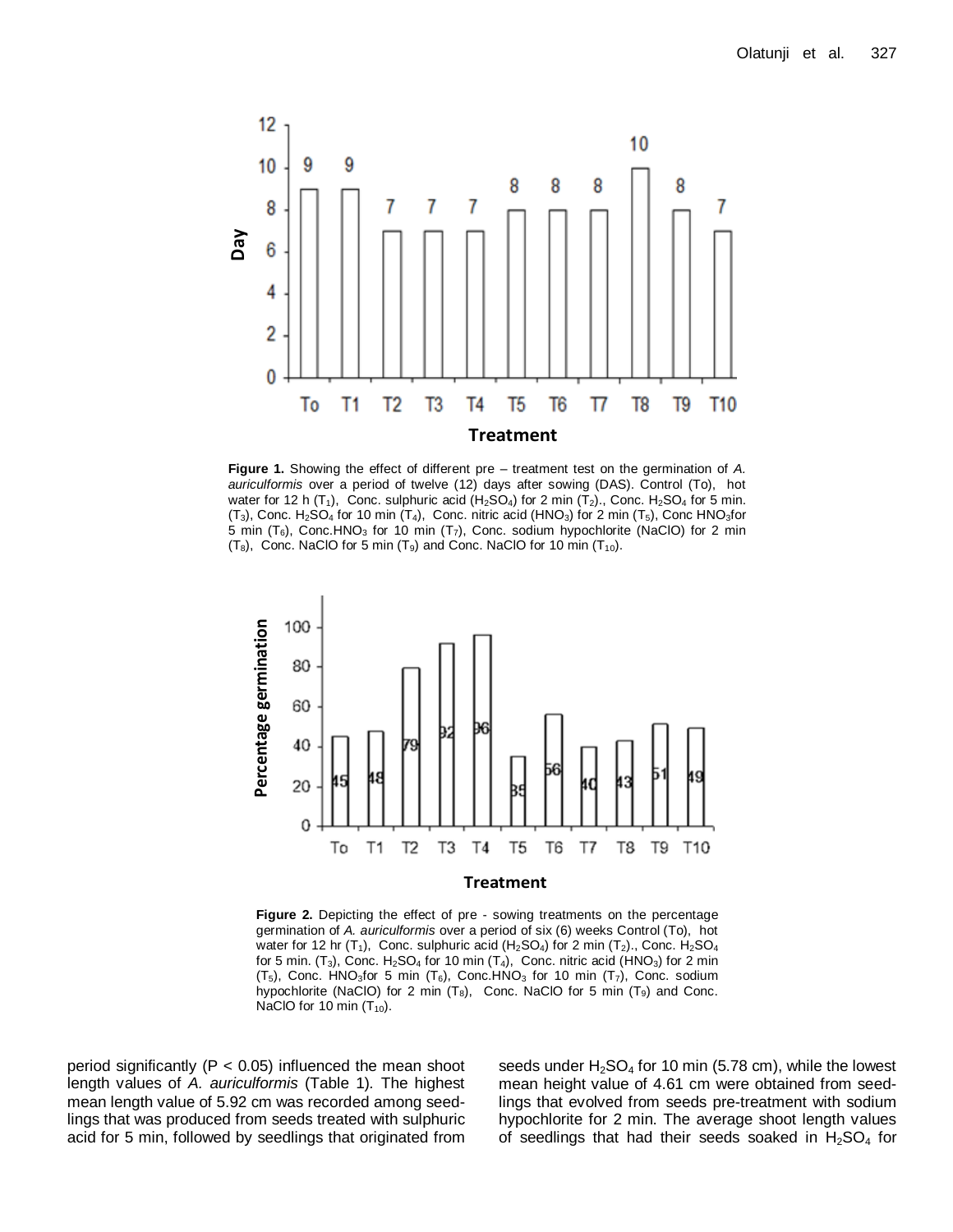| <b>Height</b> |     |         |       |          | <b>Collar diameter</b> |      |          | Number of leaves |       |         |
|---------------|-----|---------|-------|----------|------------------------|------|----------|------------------|-------|---------|
| <b>SV</b>     | DF  | SS      | МS    | F.V      | SS                     | ΜS   | F.V      | SS               | ΜS    | F.V     |
| Treatment     | 10  | 143.40  | 14.34 | $13.87*$ | 0.35                   | 0.03 | $14.20*$ | 130.82           | 13.08 | $3.72*$ |
| Error         | 979 | 1012.43 | 1.03  |          | 2.46                   | 0.00 |          | 3439.72          | 3.51  |         |
| Total         | 989 | 1155.83 |       |          | 2.83                   |      |          | 3570.5           |       |         |

**Table 1.** Showing summary of analysis of variance of the effects of different pre – treatment test on shoot length and stem diameter growth and number of leaves of *A. auriculiformis* at nursery stages

Values with \* are significantly different at P < 0.05.

**Table 2.** Summary of different pre-sowing treatment effects on shoot length, stem diameter growth and number of leaves of *A. auriculiformis.*

| <b>Treatment</b> | Height (cm)          | Stem diameter (mm)   | <b>Number of leaves</b> |
|------------------|----------------------|----------------------|-------------------------|
| To               | $5.52^{bc}$          | $0.27$ <sup>bc</sup> | 3.69 <sup>d</sup>       |
| T <sub>1</sub>   | 5.08 <sup>de</sup>   | $0.25^d$             | 3.97 <sub>bcd</sub>     |
| T <sub>2</sub>   | $5.52^{bc}$          | $0.27$ <sup>bc</sup> | 3.77 <sup>cd</sup>      |
| $T_3$            | 5.92 <sup>a</sup>    | 0.29 <sup>a</sup>    | $4.23$ <sub>bcd</sub>   |
| T <sub>4</sub>   | $5.78^{ab}$          | $0.28^{ab}$          | 3.97 <sup>bcd</sup>     |
| T <sub>5</sub>   | 5.44 <sup>c</sup>    | $0.27$ <sup>bc</sup> | $3.88^{cd}$             |
| $T_6$            | $4.88$ <sup>ef</sup> | 0.25 <sup>d</sup>    | $4.54^{ab}$             |
| T <sub>7</sub>   | $4.61$ <sup>f</sup>  | $0.23^e$             | $4.95^{\circ}$          |
| $T_8$            | 5.06 <sup>e</sup>    | 0.25 <sup>d</sup>    | $4.54ab$<br>$4.37abc$   |
| T <sub>9</sub>   | 5.38 <sup>cd</sup>   | 0.26 <sup>c</sup>    |                         |
| $T_{10}$         | $4.88^e$             | 0.25 <sup>d</sup>    | 4.24 <sup>bcd</sup>     |

Means in a column with similar letters are not significantly different at 5% level of probability according to Duncan Multiple Range Test.

5 and 10 min were not significantly different from each other but differ significantly from other treatments (Table 2).

# *Stem diameter*

Seedling stem diameter was significantly  $(P < 0.05)$ influenced by different pre – sowing treatments and exposure time (Table 1). Seedlings originated from seeds soaked with sulphuric acid (5 min) had the highest mean stem diameter value of 0.29 mm, followed by 0.28 mm  $(H<sub>2</sub>SO<sub>4</sub>$  for 10 min), while the lowest mean stem diameter value of 0.23 mm was obtained among seedlings under nitric acid treatment (10 min). The mean stem diameter values of seedlings obtained from seeds pre – treated with sulphuric acid (5 and 10 min) were not significantly different from each other. However, they were significantly different from other treatments (Table 2).

#### *Number of leaves*

Pre - treatment and exposure time significantly ( $P < 0.05$ ) influenced the mean number of leaves values of *A. auriculformis* (Table 1). Mean number of leaves were highest (4. 95) in seedlings that originated from seeds under nitric acid (10 min), followed by seedlings raised from seeds soaked in sodium hypochlorite pre - treatment test for 2 min (4.54) while the least mean number of leaves value (3.69) was obtained in seedlings under the control treatment. Hence, the mean number of seedling that had their seeds pre – treated with nitric acid for 4 min was significantly different from other pre – sowing treatments (Table 2).

## **DISCUSSION**

Different approaches of breaking seed dormancy, in order to enhance germination rate and to increase germination process were argued by many authors (Yadav, 1992; Alamgir and Hossain, 2005a, b; Airi et al., 2009; Azad et al., 2010a; b). Among the methods used in breaking seed dormancy include physical scarification of seed coat by nicking; filling with needles, knife and or abrasion paper (Schmidt, 2000). In addition, methods such as acid treatment (Kobmoo and Hellum, 1984; Pipinis et al., 2011) or hot water treatment (Schmidt, 2000) can be used to overcome physical seed dormancy. Hossain et al. (2005) reported that seeds with hard, solid, impermeable seed coat were noted to establish germination after pre- sowing treatments However; breaking of seed dormancy varies from species to species. Therefore, it is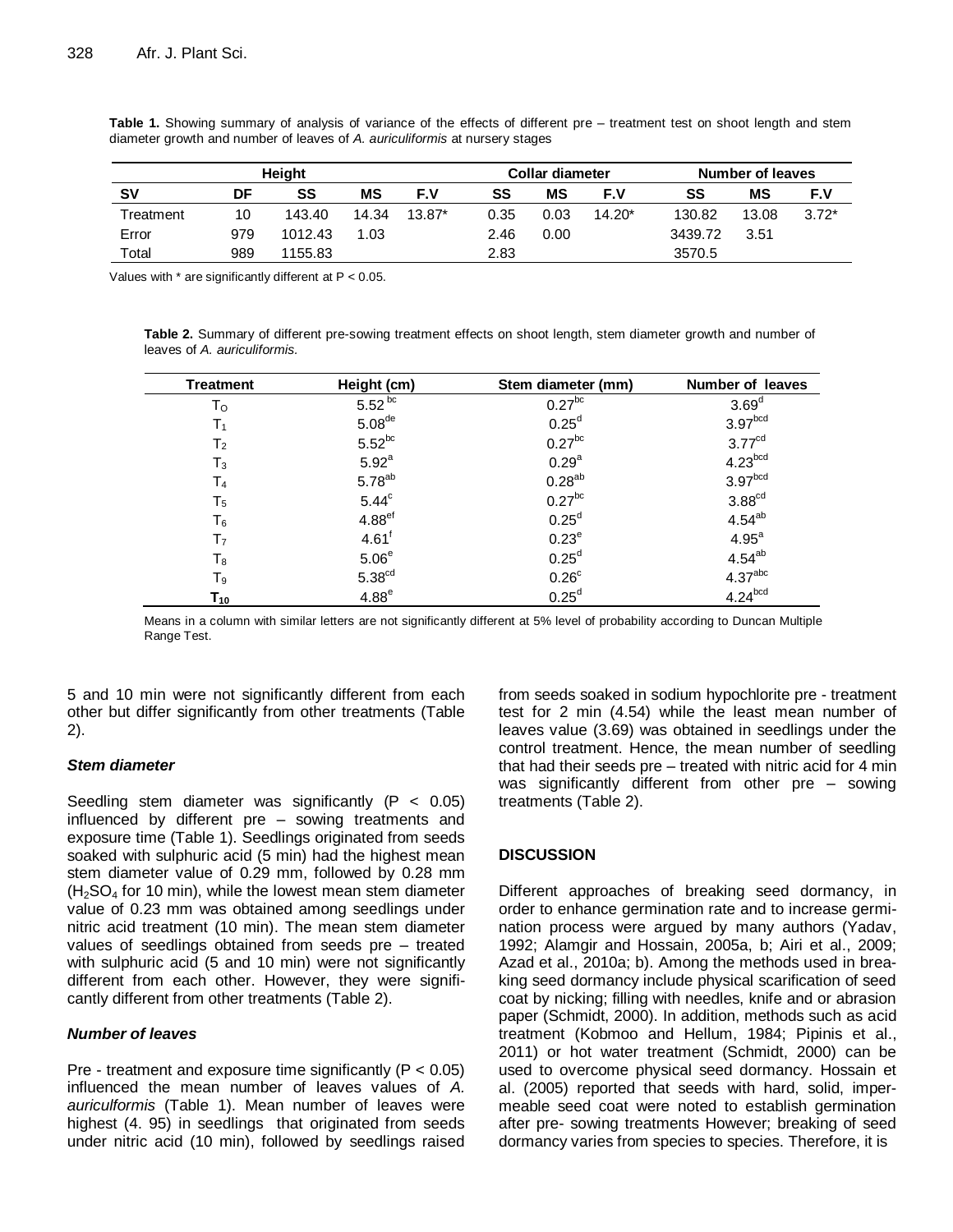very important to determine which method and condition is suitable for each plant species.

In this study, *A. auriculiformis* seeds treated with concentrated sulphuric acid treatment produced the highest percentage germination among the acid pre – treatment test. Seeds that were soaked in  $H_2SO_4$  for 10 min recorded the best germination percentage of 96%, followed by those seeds treated with  $H_2SO_4$  for 5 min (92%) and the least among the sulphuric treatment was 76% (2 min) even as seeds under the control treatment had 42%. The considerable germination percentage with concentrated sulphuric acid scarification occurred as a result of the ability of the acid to degrade the seed coat of *A. auriculiformis* thereby re-activating the physiological and biochemical activities needed for seed germination. This result was in agreement with the report of Mohammad and Amusa (2003) on the superiority of sulphuric treatment compared with other tested treatments on germination of tamarind seeds. Similarly, Pipinis et al. (2011) noted that sulphuric acid treatment proved more effective than nitric acid and alcohol in breaking dormancy. The increased exposure regime of *A. auriculiformis* seeds to sulphuric acid treatment considerably increased the germination rate from 42% (control) to  $96\%$  (H<sub>2</sub>SO<sub>4</sub> for 10 min). This enhanced seed germination with increasing treatment time was also reported by Awodola (1994), Aduradola and Shinkafi (2003) for *Parkia biglobosa*  (Jacq) Don. and *Tamarindus Indica* Linn. In addition, this is also similar to the report by Duguma et al. (1988) that germination percentage increased with longer treatment time of acid treatment in *Leucaena leucoephala* seeds apart from the better germination of *A. auriculiformis* seeds with acid scarification, other plant species such as *Calligonum benghalensis* aerial seeds (Kim et al., 1990) and *Pushina trachea* had experienced significant germination with sulphuric acid treatment (Meyer and Poljakoff-Mayer, 1982). Consequently, Ren and Tao (2004) reported that conc. sulphuric acid treatment recorded superior germination rate in *Calligonum* species compared to cold scarification treatment. The effect of  $H_2SO_4$  on promotion of seed germination might be due to the highly desiccant effect of the acid on the seed coat there by allowing easier water uptake and oxygen diffusion.

From the results, it is evident that seedlings raised from seeds soaked in sulphuric acid with increasing exposure regime from 2 to 10 min had the best vegetative characters (shoot length, stem diameter) which concurred with the result of El-Juhany et al. (2009) on the seedlings of *Juniperus procera*. Success of seedlings production depends on germination capacity from damping off, survivorship and increase in size. Therefore, dormancy in *A. auriculiformis* seeds can be removed by pre- treatment with sulphuric acid (5 and10 min) with enhanced percentage germination and growth performances.

#### **REFERENCES**

Aduradola AM, Shinkafi MA (2003). Aspects of seed treatment for

germination in *Termarindus indica* Linn. ASSET Series A. 33(4):29- 34.

- Airi S, Bhatt ID, Bhatt A, Rawal RS, Dhar U (2009). Variations in seed germination of *Hippophae salicifolia* with different presoaking treatments. J. Forest. Res. 20(1):27-30.
- Alamgir M, Hossain M (2005a). Effect of pre-sowing treatments on *Albizia procera* (Roxb.) Benth seeds and initials development of seedlings in the nursery. J. Forest. Environ. 3:53-60.
- Alamgir M, Hossain MK (2005b). Effect of pre-sowing treatments on germination and initials seedling development of *Albizia saman* in the nursery. J. Forest. Res. 16(3):200-204.
- Amin SMR, Ali MO, Fattah MIM (1995). Eucalypts in Bangladesh. In: Proceedings of a seminar held at Bangladesh Agric. Res. Council on April 06, 1994.
- Awodola AM (1994). Aspects of germination in seeds of African locust bean tree *Parkia biglobosa* (Jacq) Don. J. Trop. For. Resour. 10: 82- 91.
- Azad MS, Musa ZA, Matin A (2010a). Effect of pre-sowing treatments on seed germination of Melia azedarach. J. Forest. Res. 21(2):193- 196.
- Azad MS, Paul NK, Matin MA (2010b). Do pre-sowing treatments affect seed germination in Albizia richardiana and Lagerstroemia speciosa? Frontiers of Agric. in China, 4(2):181-184.
- Chandel PS, Shulka RS (2002). A Textbook of Plant Ecology Including Ethnobotany and Soil Science, p. 549.
- Das DK, Alam MK (2001). *Trees of Bangladesh*. Chittagong, Bangladesh: The Art Press, p. 11.
- Duguma B, Kaiw BT, Okali DUU (1988). Factors affecting germination of *Leucaenia leucocephala*. Seed Sci. Technol. 16:489-500.
- El-Juhany LL, Aref IM, Al Ghamdi MA (2009). Effects of Different Pretreatments on SeedGermination and Early Establishment of the seedlings of *Juniperus procera* Trees. World Appl. Sci. J. 7(5):616- 624.
- Gonçalves EP, Soares FSJ, Silva SD, Tavares DS, Viana JS, Cardoso BCC (2011). Dormancy Breaking in Ormosia arborea Seeds. Int. J. Agron. p. 5.
- Hossain MA, Arefin MK, Khan BM, Rahman MA (2005). Effects of Seed Treatments on Germination and Seedling Growth Attributes of Horitaki (*Terminalia chebula* Retz.) in the nursery. Res. J. Agric. Biol. Sci. 1(2):135-141
- Hossain MK, Islam SA, Zashimuddin M, Tarafdar, MA, Islam QN (1997). Growth and biomass production of some *Acacia* and *Eucalyptus*  species in degraded Sal forest. areas in Bangladesh. The Indian Forester 23(3):211-217.
- Hossain L, Huda SMS, Hossain MK (2009). Effects of industrial and residential sludge on seed germination and growth parameters of *Acacia auriculiformis* seedlings. J. For. Res. 20(4):331-336.
- Hossner LR, Juo ASR (1999). Soil Nutrient Management for sustained Food Crop Production in Upland Farming Systems in the Tropics. p.18. http://www.agnet.org/htmlarea\_file/library.
- Kayode J ( 2006).. Conservation in Nigeria Perspective, p. 50.
- Kim SY, DeDatta SK, Mercado BL(1990). The effect of chemical and heat treatments on germination of *Cormmenlina benghalensis* L. aerial seeds. Weeds Res. 30: 109-116.
- Kobmoo B, Hellum AK (1984). Hot water and acid improve the germination of *Cassia siamea* Britt. Seeds. The Embryan. 1(1):27-33.
- Leakey RRB (1998). Agroforestry in the Humid Lowland of West Africa. Some Future Directive in Res. In Duguma. B (ed). Agroforestry (Special issue) l(4):33-60.
- Maguire JD (1962). Speed of germination in selection and evaluation for seedling vigour. Crop Sci. 2:176-177.
- Meyer AM, Poljakoff-Mayer A (1982). The germination of seeds, Penganen Press Ltd, England, p. 200.
- Pipinis E, Milios E, Smiris P, Gioumousidis C (2011). Effect of acid scarification and cold moist stratification on the germination of *Cercis siliquastrum* L. seeds Turk J. Agric. For. 35:259-264.
- Ren J, Tao L (2004). Effect of different pre- sowing seed treatments on germination of 10 Calligonium species. For. Ecol. Manag. 195:291- 300.
- Schmidt L (2000). Guide to handling of tropical and subtropical forest seeds. Danida Forest. Seed Centre. Humlebaeck, Denmark.
- Simons AJ, Leakey RRB (2004). Tree domestication in tropical agro-